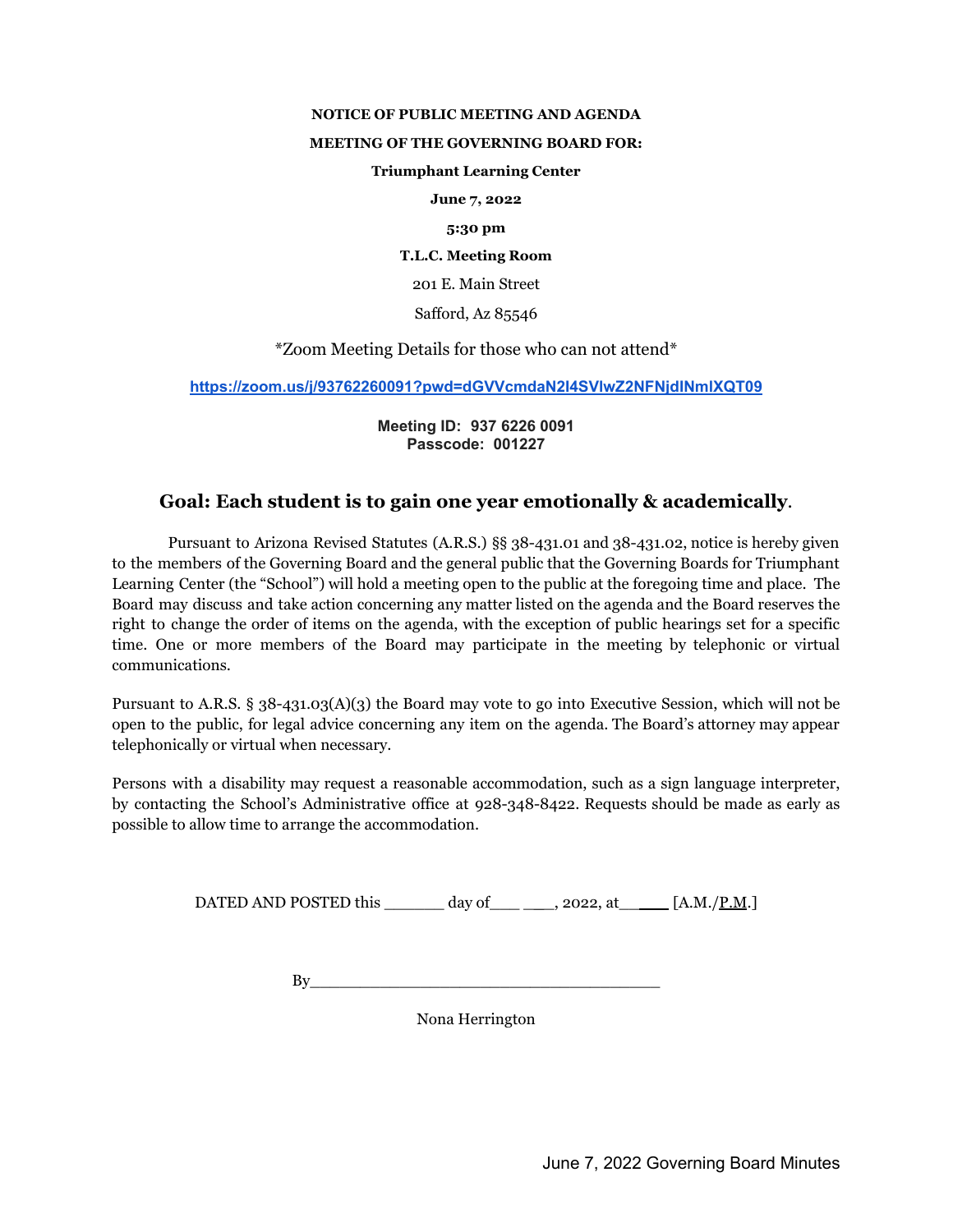# **Agenda**

## **1. Call to Order**

**The meeting was called to order at 5:37 pm.**

**2. Roll Call**

| <b>Absent</b> | Present      | <b>Name</b>            |
|---------------|--------------|------------------------|
|               | $\mathbf x$  | <b>Nona Herrington</b> |
|               | $\mathbf x$  | <b>Jack Mortensen</b>  |
|               | $\mathbf{X}$ | <b>Tom Thompson</b>    |
|               | $\mathbf x$  | Dan Ziccarelli         |
|               |              | <b>Robin B Dutt</b>    |

**Jack Mortensen and Dan [Ziccarell](mailto:dzfhl@hotmail.com) were late coming into the meeting.**

**2 TLC staff members were present during the meeting.**

**Shanna Marble and Brandie Fraley**

**3. New Business:**

**A. Review and Approve of May 11, 2022 Minutes**

**Correction from May 11, 2022 minutes. Robin Dutt spoke with Nona Herrington on Apr 26, 2022 about becoming the president of the governing board.**

**Tom [Thompson](mailto:thomas.thompson@eac.edu) motioned to approve with the corrections mentioned and Jack Mortensen 2nd.**

> **Nona Herrington -Yay Jack Mortensen - Yay Tom Thompson - Yay Dan Ziccarelli - Robin B Dutt -**

## **B. Sign and Approve warrants**

**Warrants will be signed on the June 22, 2022 meeting.**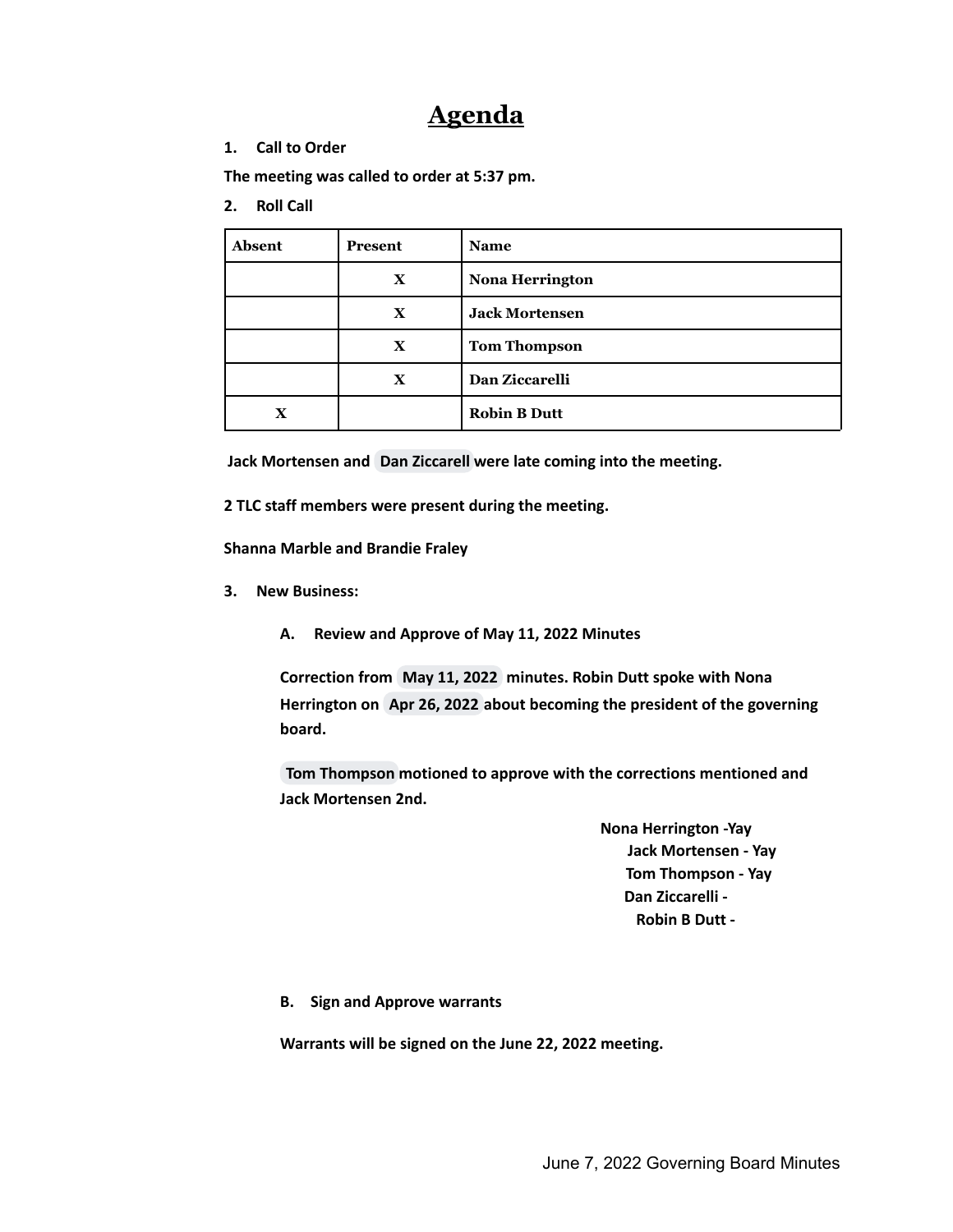- **C. Discuss Financials**
- **Reconciliation (Bank Statements)**
- **Profit & Loss**
- **Budget Vs. Actuals**
- **Balance Sheets**
- **Cash Balances**
- **Past reconciliations**

**The board would like to review and discuss financials quarterly. It was recommended to [Shanna](mailto:smarbletlc@gmail.com) Marble by John Todd company financial company that this should be done monthly. Shanna Marble will ask Kristy when quarterly financial statements will be available.**

**4. Discuss the Lease Agreement**

**The lease agreement looks great. It needs to be added to the June 2023 agenda so any changes, if there are any, can start to be discussed.**

**5. Discuss and review Budget for FY23**

**All board members will review the budget and write down any questions that they**

**have. Shanna Marble has been in contact with Kristy with any questions regarding the budget. Tom Thompson did see that we may have a deficit of \$10,000. The budget does not contain any grant money. Shanna stated that we have a Title 1 grant, and it has been being distributed for salaries. Title 1 grant is very specific on what it can be used for. Shanna will present the grant from FY22 to the board on June 22, 2022. This will be added to the agenda.**

**6. Discuss Teacher Recruitment Bonus**

**Hiring teachers is competitive and retaining teachers has been a struggle. If a recruitment bonus is wanted or needed, a policy will have to be written. There are 3 applicants for the Kindergarten teacher position. Interviews are coming up. If this is something that Shanna wants, it will be added to the June 22, 2022 agenda.**

**Dan Ziccarelli signed off at 6:00 pm.**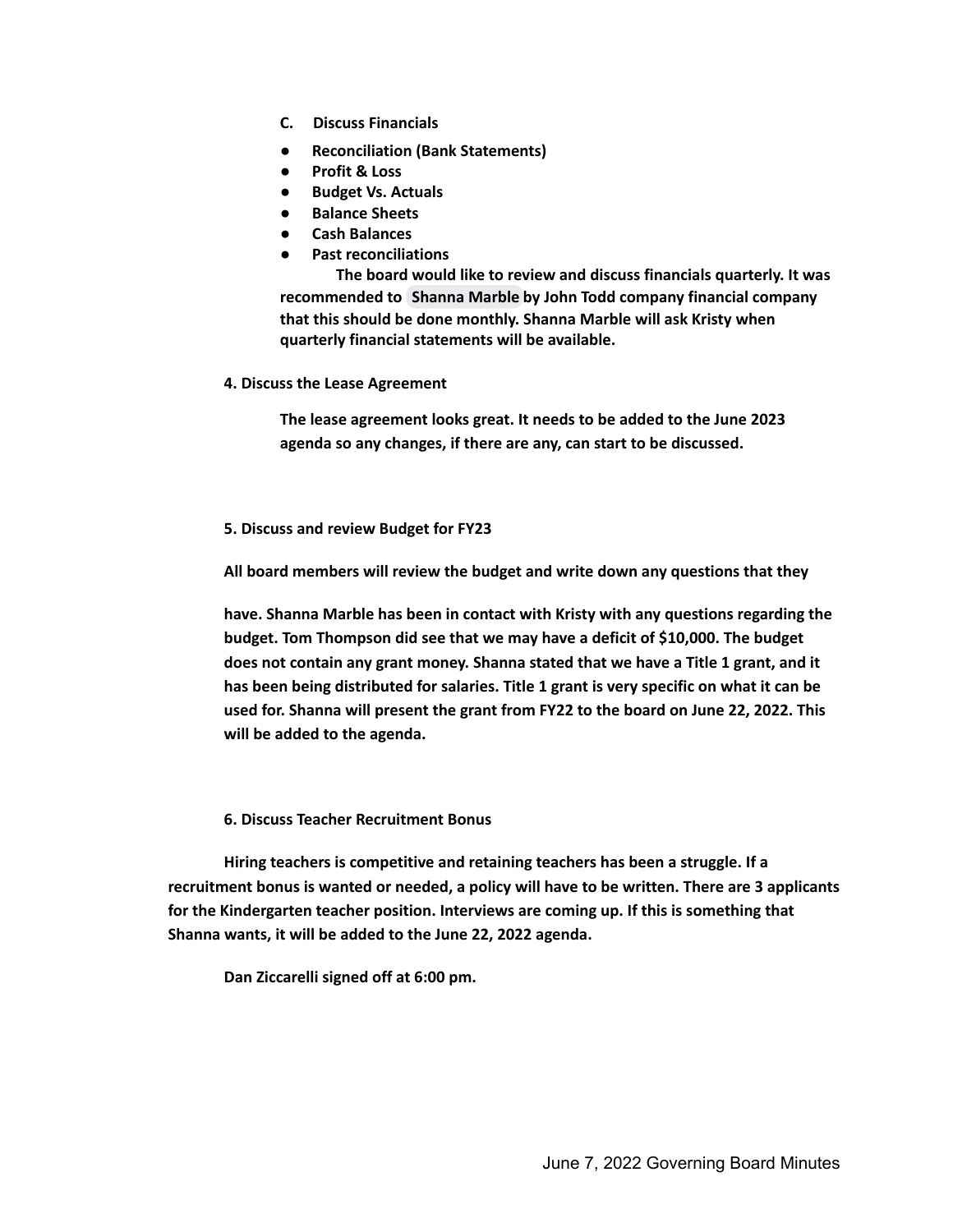**7. Jack Mortensen will present his resignation letter**

**Jack Mortensen will turn in resignation letter at the June 22nd meeting. His resignation**

> **will be effective June 23rd. There are 4 potential candidates to join the governing board. Nona Herrington will research the legalities surrounding governing board meetings.**

## **8. Discuss appointing Shanna Marble as 22/23 School Director**

**Shanna feels that she has a lot of support from the stakeholders. A vote will be on the June 22nd meeting. Brandie Fraley stated that Robin Dutt is in support of this decision.**

**9. Present Robin's and Shanna's contracts so the Board can determine appropriate salary for School Director**

**Robin Dutt is aware that her contract will end on June 30, 2022 and it will not be renewed. Brandie Fraley will email the School Director's job description to the board members. [Shanna](mailto:smarbletlc@gmail.com) Marble opted to let the board decide her salary. The board asked for the remainder of the meeting be an executive session. Shanna Marble signed off at 6:27pm and Brandie Fraley signed off at 6:29pm.**

# **10. Future Meeting Dates and Agendas**

**a.** Next meeting set for\_\_**June 22** at \_\_\_**5:30 pm**\_\_\_\_

(Meeting times may be changed later depending on member availability)

## **11 . Adjournment**

**The meeting was adjourned at 6:50 pm. Jack Mortensen motioned to adjourn and Tom Thompson seconded.**

> **Nona Herrington -Yay Jack Mortensen - Yay Tom Thompson - Yay**